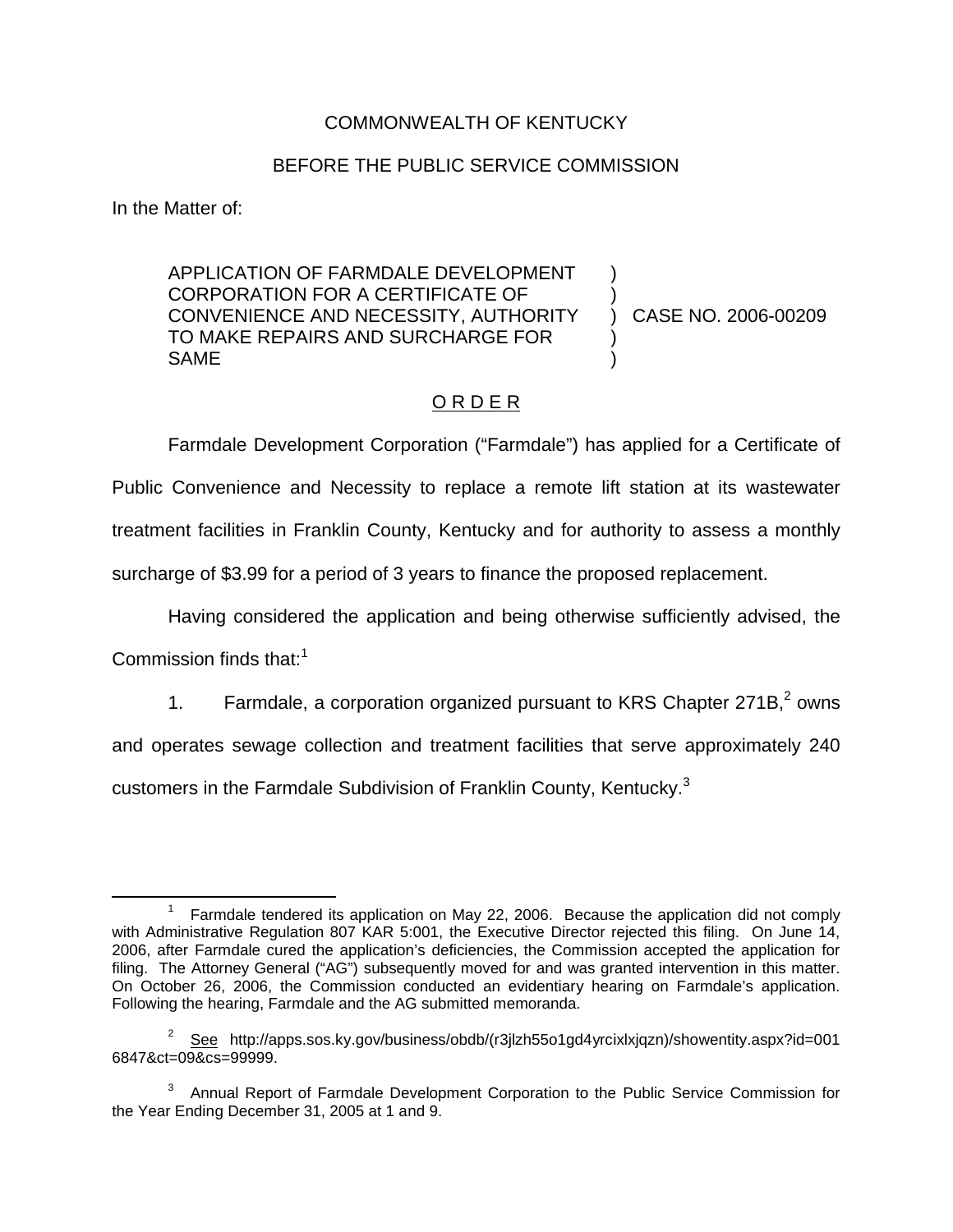2. Farmdale's wastewater collection and treatment facilities consist of a wastewater treatment plant with a capacity of 80,000 gallons per day, approximately 13,000 linear feet of terra cotta clay pipe, and a remote lift station. $4$ 

3. Farmdale's wastewater facilities were constructed in the 1960s.<sup>5</sup>

4. The remote lift station consists of a wide fiberglass basin that is 5-foot in diameter and 10-foot deep, two 5-horsepower 230 volt 3-phase grinder pumps, guide rail assemblies and a control panel. $6$  It is an original part of the wastewater collection system.

5. Because of the elevation and ground terrain, wastewater from approximately 30 residential homes in the Farmdale Subdivision cannot flow by force of gravity to Farmdale's wastewater treatment plant. The remote lift station is required to pump the wastewater from these residences to the wastewater treatment plant.<sup>7</sup>

6. The normal service life for a remote lift station is approximately 25 years. $8$ 

7. The remote lift station is in poor condition. The guide rails that are attached to the guide rail assemblies are completely rusted. The fiberglass basin is cracked and chipped. The steel door that sits atop the lift station is rusted through. The station's two pumps have previously failed and, although they have been repaired and reinstalled into the lift stations, are no longer reliable <sup>9</sup>

- <sup>6</sup> Pre-filed Testimony of Lawrence Smithers at 4.
- $^7$  Id.; Transcript at 24.

<sup>8</sup> Transcript at 62.

<sup>9</sup> Pre-filed Testimony of Lawrence Smithers at 2-3.

 $4$  Id. at 11-12.

<sup>&</sup>lt;sup>5</sup> Transcript at 23.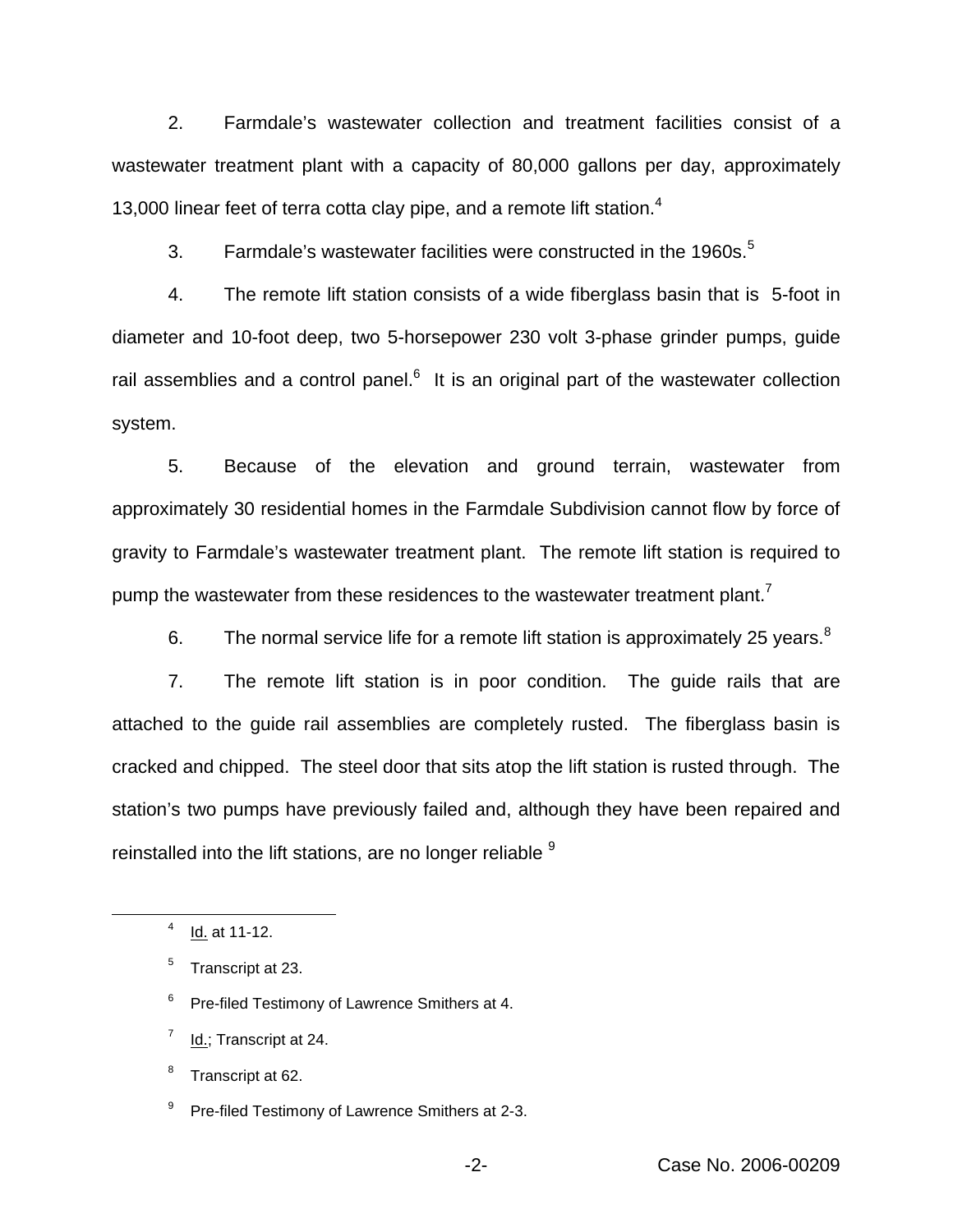8. Due to its age and condition, the remote lift station cannot be repaired but requires replacement.

9. Farmdale estimates the cost of replacing the existing remote lift station as  $$33.468.<sup>10</sup>$ 

10. Farmdale proposes to finance the cost of replacing the existing remote lift station through the assessment of a monthly surcharge of \$3.99 for a period of 3 years.

11. Construction of the proposed project will not result in the wasteful duplication of existing facilities and is necessary to ensure adequate and continuous wastewater service to Farmdale customers presently served through the existing remote lift station.

12. The public convenience and necessity require the construction of the proposed project.

13. Any decision on the implementation of a surcharge to finance the proposed construction should be considered in Farmdale's pending rate proceeding.<sup>11</sup>

IT IS THEREFORE ORDERED that:

1. Farmdale is granted a Certificate of Public Convenience and Necessity to proceed with the proposed construction as set forth in its application.

 $10$  Id. at 4-5. In deriving this estimate, Farmdale obtained estimates on the cost of the replacement remote lift station from 3 non-affiliated sources, but did not obtain any estimates from nonaffiliated sources regarding the actual cost of installing the replacement station. While the Commission accepts the applicant's estimate in making our determination of the need for the proposed construction, we do not accept it for rate-making purposes. We place Farmdale on notice that in any rate-making proceeding it has the burden of demonstrating the reasonableness of the cost of such facilities and of the use of an affiliated entity to perform construction services.

<sup>&</sup>lt;sup>11</sup> Case No. 2006-00028, Application of Farmdale Development Corporation For an Adjustment of Rates Pursuant to the Alternative Rate Filing Procedure for Small Utilities (filed Jan. 19, 2006).